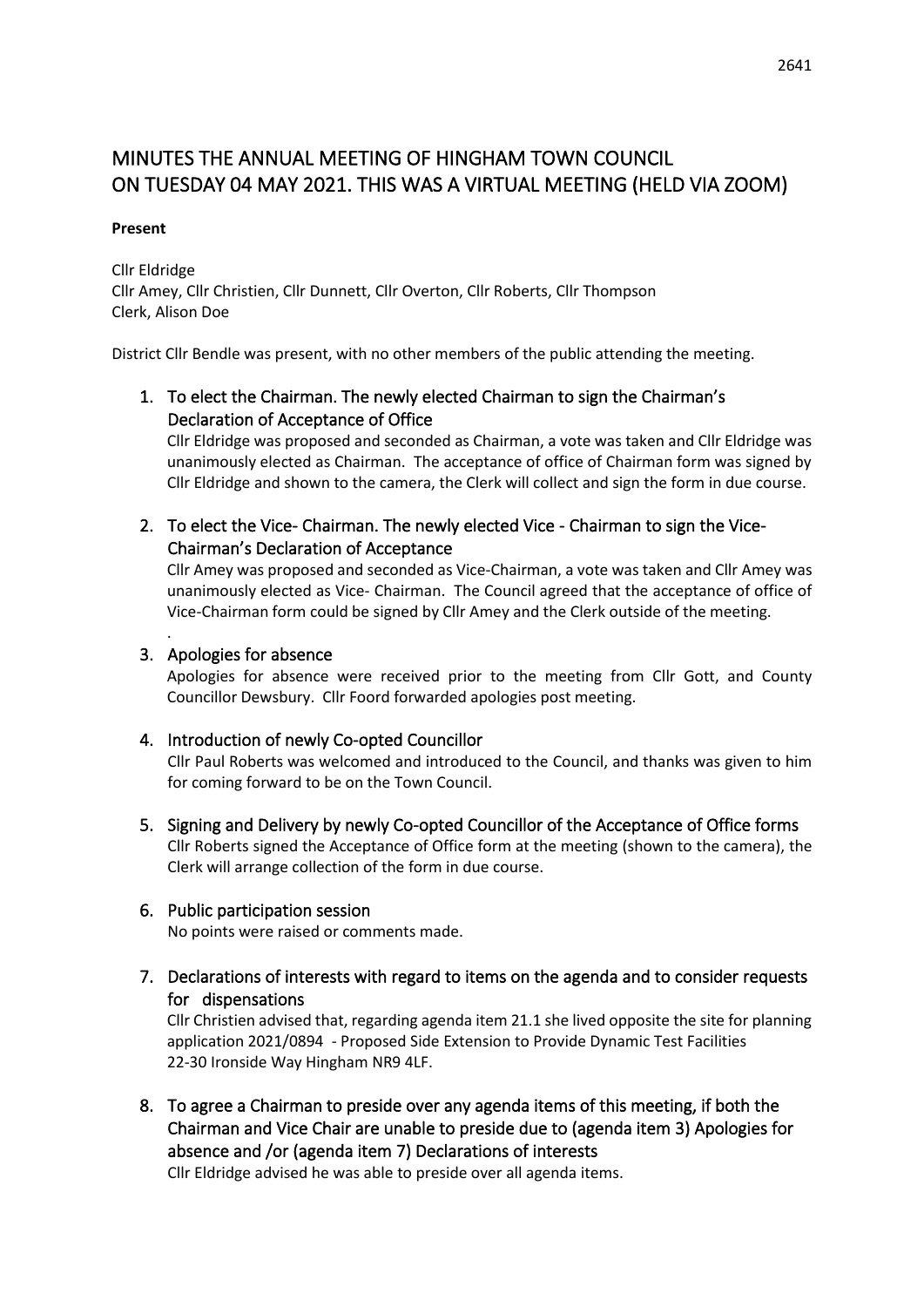- 9. Accuracy of the Minutes of the Town Council meeting of 06 April 2021 The minutes were agreed as correct. The Clerk will arrange for these to be signed by the Chairman.
- 10. Matters arising from the Minutes of the Town Council meeting of 06 April 2021 (written report circulated prior to the meeting – including other updates. See appendix A)

No other points were raised.

- 11. To receive a draft copy of the Minutes of the Annual Town Meeting of 20 April 2021 A copy of the draft minutes from the Annual Town Meeting were forwarded to all Councillors prior to the meeting. The Chairman advised that these were for information and would be approved at the next Annual Town Meeting (due in 2022).
- 12. To consider any applications for co-option onto the Town Council (2 vacancies) There were no application for co-option on to the Council.

### 13. Working party reports

- **13.1 Neighbourhood Plan Working Party** 
	- A written report was forwarded to all Cllrs prior to the meeting. Cllr Eldridge had been elected to Chair the working party and the Clerk was acting as secretary. The working party reported the following points:
	- Members had looked at Neighbourhood Plans available on line and noted the varying content, complexity, supporting reports. It was noted that a concise plan can have the same impact as a plan with many more pages.
	- **E** Neighbourhood Plans covered issues such as housing, design, protecting wildlife, road/transport.
	- It was noted that a design code should be considered to include pavements within new developments.
	- Neighbourhood Plans cannot stipulate 'no development' and must be consistent with larger authority plans/planning policies.
	- The Planning White Paper indicates that it aims to keep Neighbourhood Plans, but also may the "Local Plan" procedure simpler, cutting the time taken from several years to 30 Months. The White Paper also indicated that Plan making should be more digitalised, for which funding would be available.
	- Undertaking a Neighbourhood Plan is a big commitment, and would require finding people with relevant expertise willing to help/work with the Council.
	- It was noted that some Council used consultants, some did not. It was likely that the use of consultants would be necessary to produce any specialist reports needed and to access information.
	- It should be considered if the Town Council could fund the Neighbourhood Plan if they were unsuccessful in securing Funding (the Funding, up to £6000, available through South Norfolk Council is on a first come first served basis), this fund is to help with costs associated with the development of the Neighbourhood Plan, such as:
	- ❖ Printing costs
	- ❖ Venue hire
	- ❖ Communication and publicity costs
	- ❖ Document design/printing/distribution costs
	- ❖ Consultancy costs
	- $\div$  NOT additional members of Staff (may consider additional hours for existing Staff)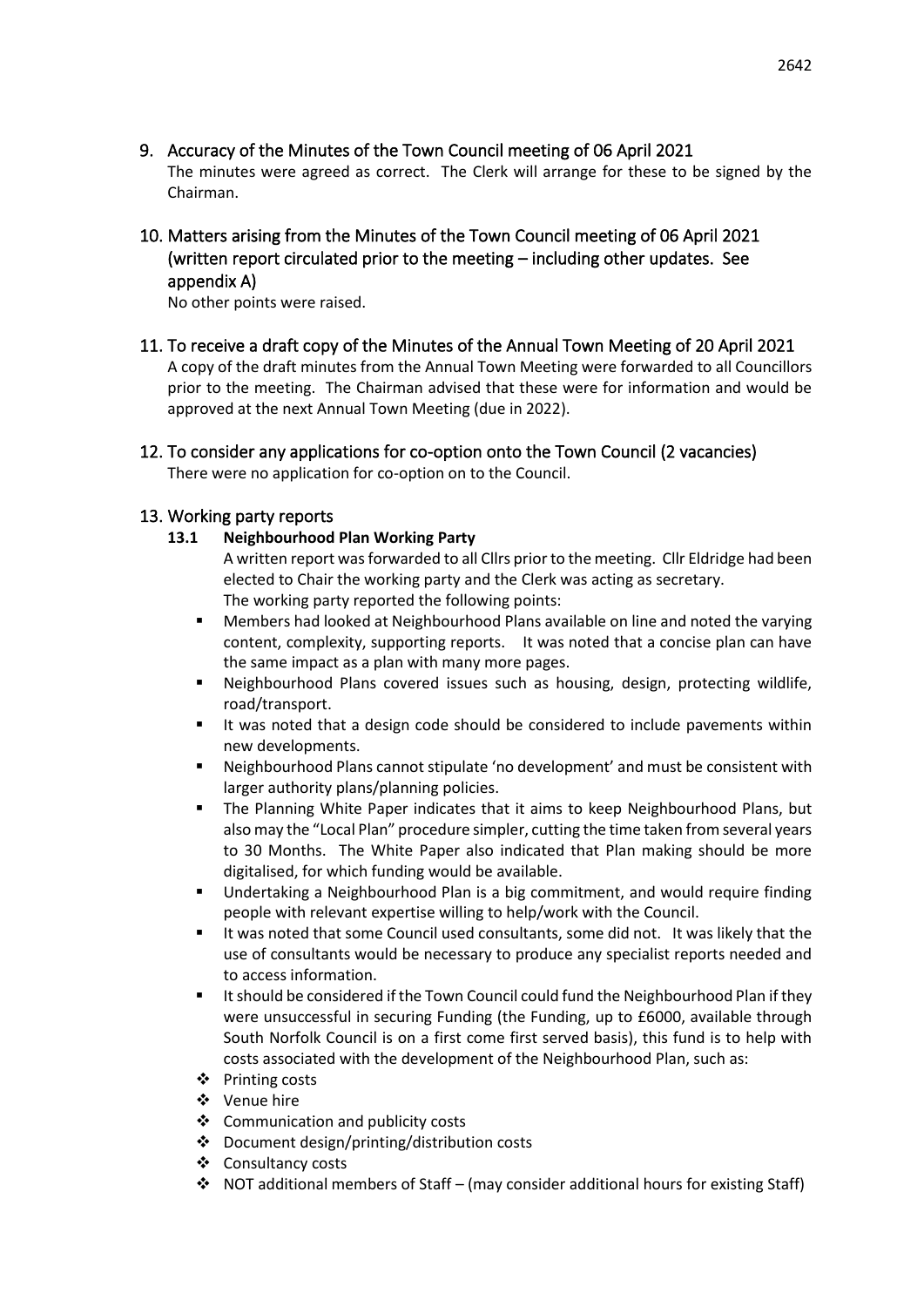- ❖ The Parish/Town Council should have already had its intended Neighbourhood Area designated by SNC in advance of applying for a grant.
- Groups undertaking a Neighbourhood Plan can apply for up to £10,000 to the national body Locality.

Members agreed to:

- Read the information available (NALC guidance, .gov.uk website etc)
- Look at Neighbourhood Plans available to ascertain good examples (especially from parishes similar size/make up/conservation/historical considerations) – not limited to Norfolk.
- Look at inspectors reports to ascertain common pitfalls
- Consider what information/specialist reports needed / identify how to obtain this
- Consider how to get local people involved
- Clerk will seek information from other Clerks of their experiences and get in touch with the Planning Department

There were no other working party reports.

14. Reports from representatives on external bodies/ attendees of external meetings/training

There were no reports from representatives on external bodies/ attendees of external meetings/training

#### 15. General Correspondence (information/circulars etc)

**15.1 GNLP - Greater Norwich Local Plan team's response to Hingham Town Council invitation to meet to discuss issues raised** The GNLP team had refused to meet with the Town Council due to the Council having

raised several points of representation against the soundness of the plan.

- **15.2 Norfolk ALC Bulletin** It was noted that the business rate " public toilet tax" abolishment would result in a refund being made to the Town Council.
- **15.3 South Norfolk Council - Love Local posters for promoting local businesses**
- **15.4 Swainsthorpe wins important Judicial review against Norfolk County Council** This was noted as an interesting case.
- **15.5 NorfolkALC AGM – 20 May 2021**
- **15.6 NorfolkALC Wellbeing - Fires caused by Portable heaters**
- **15.7 NorfolkALC Wellbeing – Norfolk Strategic Flood Alliance**
- 16. Correspondence (not for public inspection) as addressed directly to Hingham Town Council (e.g from residents/individuals) None
- 17. To discuss any required responses/actions in relation to any item(s) of correspondence

No actions required.

#### 18. District Councillor's report

District Cllr Bendle apologised for not having sent apologies prior to the previous meeting. Cllr Bendle reported that the Norfolk Strategic Flood Alliance had been set up in response to the flooding issues over the Christmas period affecting many parts of the county, the flooding in Long Stratton had been caused by water run off from the fields and poor maintenance of ditches. The Scrutiny Committee Chairman is part of the NSFA and South Norfolk Council will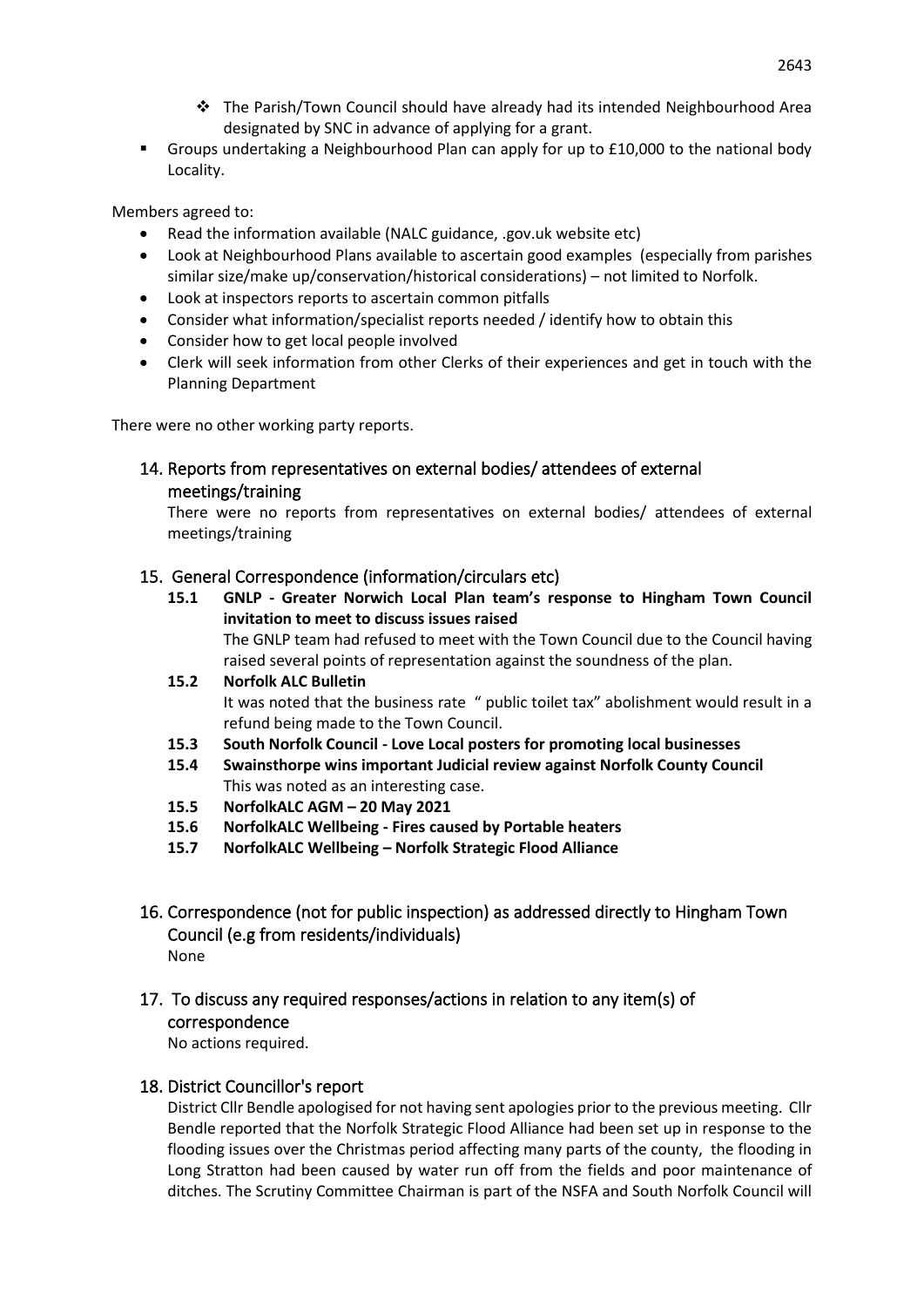be employing additional Environmental Officers and part of their duties will be concerning investigating unkept ditches as well as investigating fly tipping, illegal Gypsy and travellers sites.

Cllr Bendle advised that the South Norfolk Council AGM had taken place, prior to the remote meetings legislation expiring. Florene Ellis was elected as the new Chairman. SNC are concerned that it will be difficult to hold Council meetings in a Covid secure way due to number of Cllrs and available space, this will therefore lead to some Council meetings being postponed.

Cllr Bendle advised that she had requested that she be able to step down from the Cabinet, and had now been given the role of Chair of the Licensing Committee.

# 19. County Councillor's report

County Councillor Dewsbury had given her apologies for the meeting.

### 20. Planning Decisions

- 20.1 2021/0413 Certificate for lawful existing use as a Kiln log drying business (B2 use). Frost Row Farm Watton Road Hingham NR9 4NW – Approval no conditions
- 20.2 2021/0317 Extension to external boundary wall.
	- 8 The Fairland Hingham NR9 4HN Approval with Conditions
- 20.3 2021/0103 Conversion and extension of office block to dwelling. The Old Dairy Watton Road Farm Watton Road Hingham NR9 4NN - Approval with Conditions

# 21. Planning Applications (as notified by SNC for consultation)

**21.1 2021/0894 - Proposed Side Extension to Provide Dynamic Test Facilities 22-30 Ironside Way Hingham NR9 4LF**

**Application Type: Full Planning Permission**

The Council agreed to recommend approval. It was noted that the extension of the Mirus site would potentially increase the frequency of large HGV's entering and exiting Ironside way, (being that this was only one of two such test facilities in the country), and therefore had a bearing of concern to the allocation of site GNLP0520 in the Greater Norwich Local Plan.

#### **21.2 2021/0803 - Replacement storage barn The Watermill Deopham Road Hingham NR9 4NL Application Type: Full Planning Permission** The Council agreed to recommend approval.

- **21.3 2021/0787 - Notification for Prior Approval for a proposed change of use and associated building works of an agricultural building to a 5 no dwellinghouses (QA and QB) Agricultural Building At Lyngwhite Farm Hingham Road Hingham Norfolk Application Type: Prior Notification - Agricultural to Residential** The Council agreed to recommend approval.
- **21.4 2021/0915 - New agricultural building for machinery storage Location: Agricultural Building West Of Watton Road Hingham Norfolk Application Type: Full Planning Permission** The Council agreed to recommend approval.
- **21.5 2021/0940 removal of existing stable block and erection of new timber cart lodge. 27A Hall Moor Road Hingham NR9 4LB**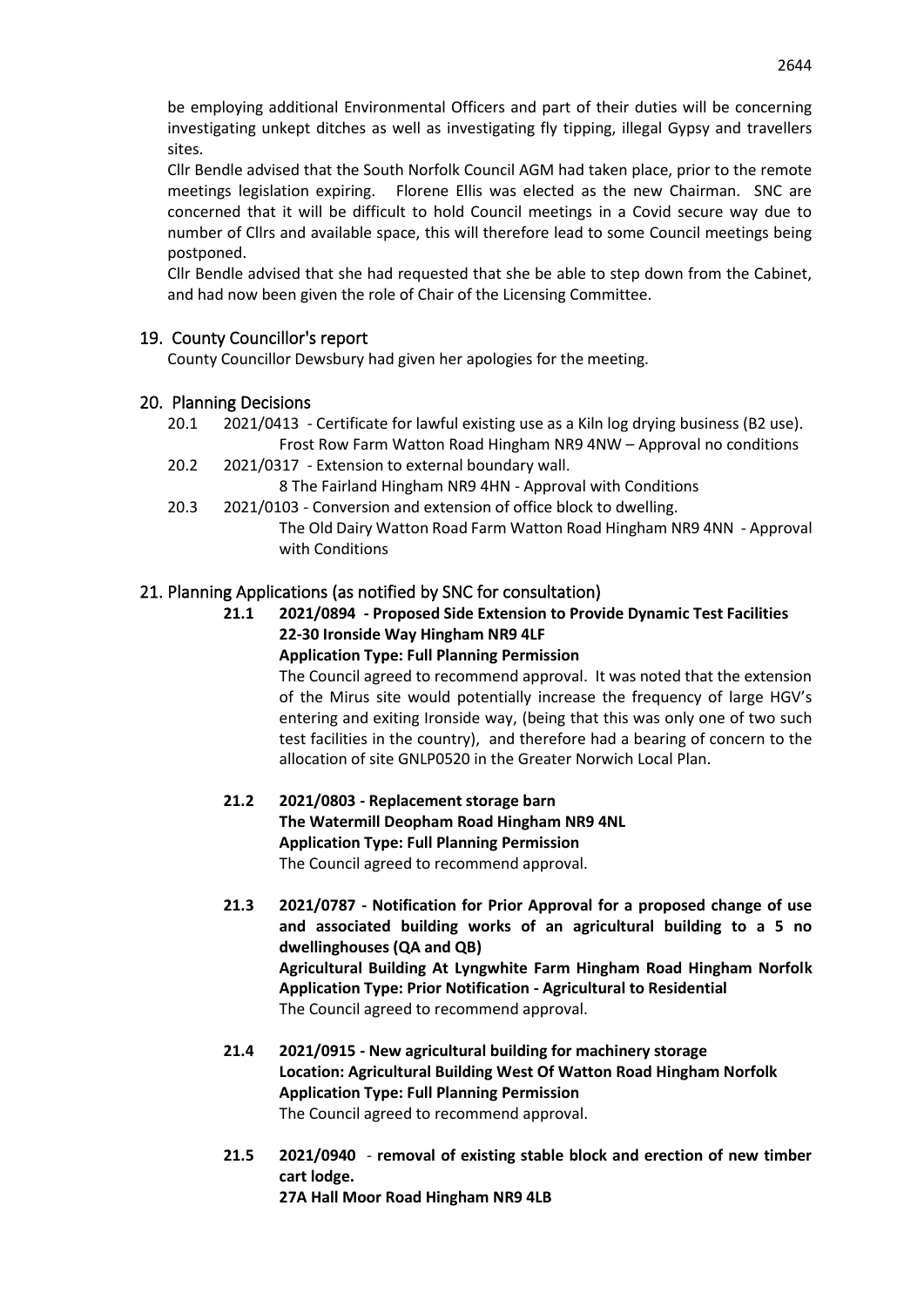**Application Type: Householder**

The Council agreed to recommend approval.

**21.6 2021/0951 - Erection of a two storey side extension to chalet. 19 Dereham Road Hingham NR9 4HH . Application Type: Householder** The Council agreed to recommend approval*.*

# 22. (other planning applications where the Town Council is not a consultee – for information only)

*None.*

- 23. To confirm that the newly co-opted Councillor has received a copy of the Good Councillor Guide, Code of Conduct, Standing Orders and Financial Regulations Cllr Roberts advised that he had received the documents from the Clerk.
- 24. For the newly Co-opted Councillor to receive the "Registration of Pecuniary and Other Interests" forms -which must be completed, signed and returned to the Clerk by 24 May 2021

Cllr Roberts confirmed that he had received the form from the Clerk. He enquired about training, the Clerk advised they it was hoped that training could be arranged for the whole Council later in the year.

# 25. To receive the LGA Revised Model Code of Conduct, in view of a forthcoming review of the Hingham Town Council Code of Conduct, (NALC advice regarding this is awaited).

A copy of the revised Code of Conduct had been sent to all Cllrs prior to the meeting. The Clerk advised that Norfolk ALC and the Society of Local Council Clerks were endorsing it's adoption by Parish Council's, but as yet NALC had not issued any advice on the matter. The Clerk advised that a Review of the Town Council's Code of Conduct would be on the agenda at a future meeting, when this new Model Code of Conduct could be adopted.

# 26. Review existing Working Parties and Committees (including consideration of dissolving existing Working Parties/Committees) and membership to them

Prior to the meeting the Clerk had forwarded the current membership to the working parties. The Clerk advised that since the working parties memberships had last been agreed, there had been a number of changes to Town Council (Cllrs) membership.

# **26.1 Neighbourhood Plan Working Party**

It was agreed that membership of this newly formed working party should remain the same, as, Cllr Amey, Cllr Eldridge, Cllr Foord, Cllr Overton and Cllr Thompson.

(n.b Cllr Overton has since stepped down from the working party).

# **26.2 Climate Emergency and Environment Working Party**

Membership to the Climate Emergency and Environment Working Party was agreed as, Cllr Christien, Cllr Dunnett, Cllr Eldridge, Cllr Foord, Cllr Gott.

# **26.3 Policy Working Party**

The Clerk advised that there were more policy templates becoming available and there is better information sharing of policies with other Clerks. It was agreed to dissolve this working party as it had not met, policies would be referred to the Council, as the Council would be responsible for adopting and upholding them.

# **26.4 Finance Committee**

Membership to the Finance Committee was agreed as Cllr Amey, Cllr Dunnett, Cllr Eldridge, Cllr Roberts and Cllr Thompson.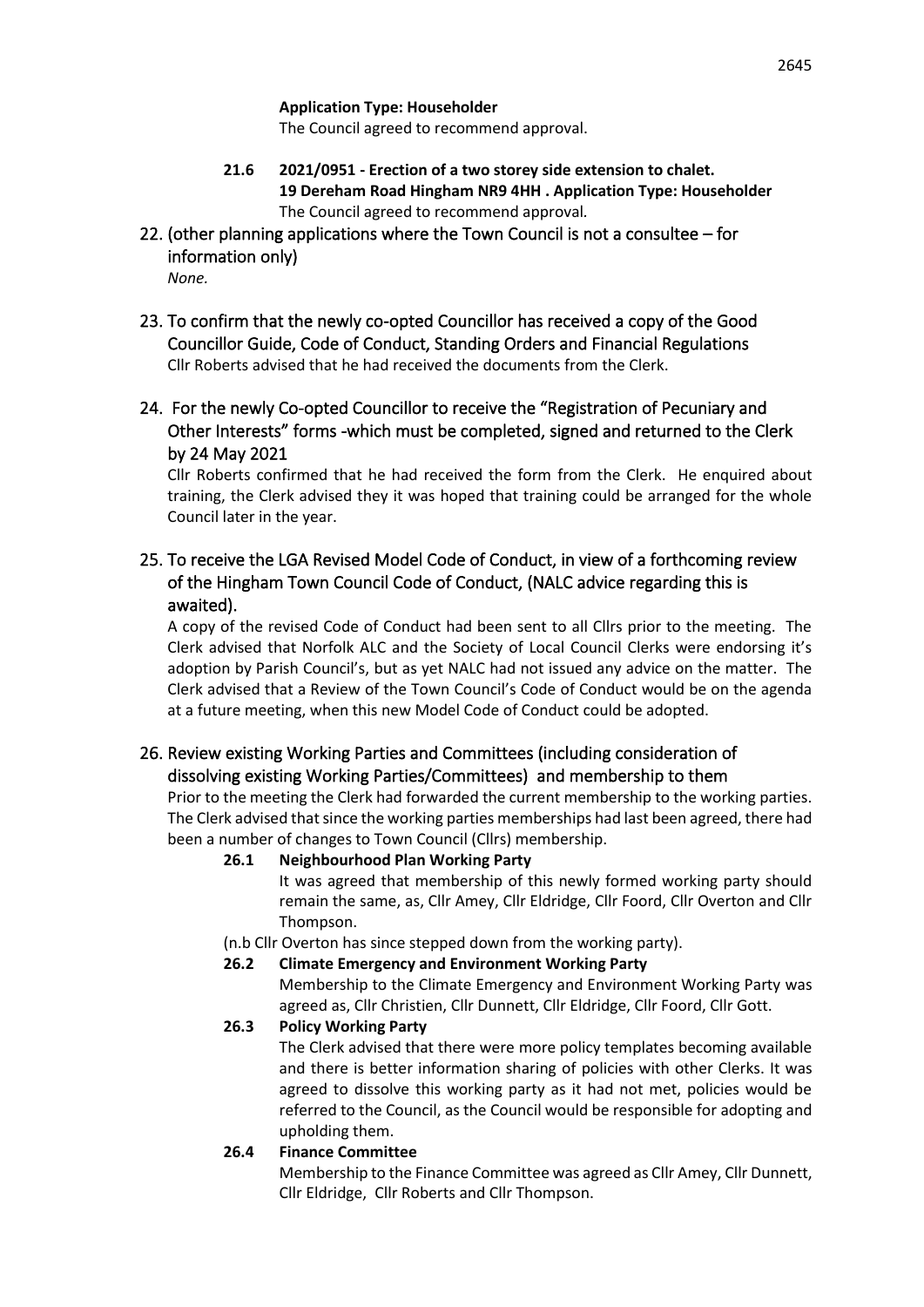## 27. To review Standing Orders for Working Parties

A copy of the Standing Orders for Working Parties was forwarded to all Cllrs prior to the meeting. It was agreed that no changes were required.

# 28. To review Terms of Reference for Working Parties/Committees

A copy of the Terms of Reference for all Working Parties and the Finance Committee were forwarded to all Cllrs prior to the meeting.

### **28.1 Neighbourhood Plan Working Party**

It was agreed no changes were needed.

**28.2 Climate Emergency and Environment Working Party** It was agreed no changes were needed.

# **28.3 Policy Working Party**

The Council agreed to dissolve this working party at agenda item 26.3.

# **28.4 Finance Committee**

The Clerk recommend adding that the Finance Committee be delegated to authorise payments in the event that such payments cannot be authorised by a meeting of Full Council in the require timescales.

(Therefore allowing the Finance Committee to authorise payments at a meeting in July, as there was no scheduled Council meeting in August, and to allow a Finance Committee (requiring a smaller space) to authorise payments if they are able to meet when/if Covid restrictions means full council cannot meet.

It was agreed to include this within the Finance Committee Terms of Reference.

# 29. To consider the appointment of any new Committees/Working Parties

It was agreed that no new Committees/ Working parties were required at this time, it was noted that proposals for new Working Parties/Committees could be considered by the Council if necessary.

# 30. Review of Town Council representation on external bodies and arrangements for reporting back

Prior to the meeting the Clerk had forwarded a list of current representation on external bodies. The following Council representatives were agreed:

- **30.1 Hingham Playing Field Association** Cllr Foord
- **30.2 Hingham Charity** Cllr Dunnett
- **30.3 Hingham Education Trust** Cllr Eldridge
- **30.4 Lincoln Social Centre**  Cllr Christien

### **30.5 Others**

It was noted that Cllr Eldridge was previously a Council representative for Citizens Advice, however the CA restructure meant the Council representation on this body was no longer feasible.

It was also noted that Cllr Eldridge was a named recipient of the Norfolk ALC Wellbeing updates, Cllrs were advised they could be added to the mailing list should they wish to do so.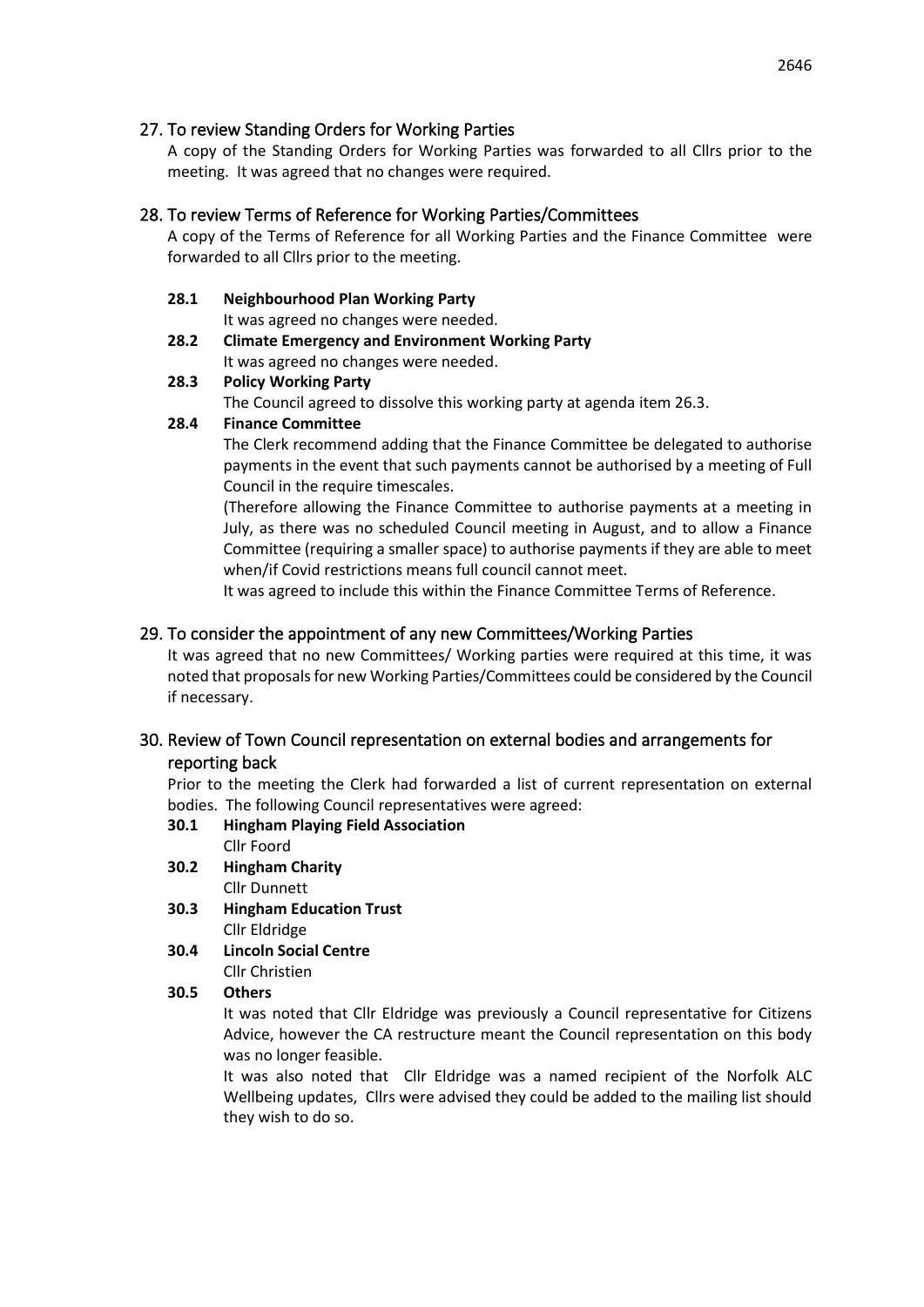# 31. To review the scheme of delegation and to review the matters of delegation to the Finance Committee

The Clerk advised that Scheme of delegation was last reviewed and agreed 07.07.2020 At which time it was agreed to adopt the scheme of delegation as follows:

"In the event that it is not possible to convene a meeting of the Town Council within a reasonable time in order to be able to discuss and agree Council business deemed to be essential or of an emergency nature , the Clerk shall have delegated authority to make decisions on behalf of the Council where such decisions cannot reasonably be deferred and must be made in order to comply with a commercial or statutory /given deadlines, or to ensure public safety. This will be carried out where possible in consultation with all Council Members by electronic means or telephone. The Clerk will further consult with the Chairman for guidance where necessary. This delegation does not extend to matters expressly reserved for decision only by the Council, as defined in legislation.

If business is conducted under this scheme of delegation, a written record will be kept of the consultation with Councillors.

All business concluded under this scheme of delegation will be ratified by the Council their next convened meeting, and such ratification will be detailed in the minutes of that meeting. This delegated authority will be reviewed annually and may be ceased by a decision of the Council at a convened meeting when the scheme of delegation is considered no longer necessary".

It was agreed to retain the scheme of delegation.

With regard to the Delegation of matters to the Finance Committee, the Clerk advised that this was defined in the Terms of reference (as would be amended by agenda item 28.4) and by the Financial Regulations, which would be reviewed at a future meeting (last reviews in July 2020). It was agreed no amendments were needed to the delegation ot he Finance Committee.

#### 32. To consider the appointment of a tree warden

The Clerk advised that it was useful to have a Tree Warden to enable to Council to apply for trees through various schemes, and to help with tree related issues, such as sourcing trees and identifying where trees were needed/could be planted. Cllr Thompson was asked if he would take on the role. Cllr Thompson agreed, this was agreed by the Council.

#### 33. To discuss the fire in the public toilets/agree actions

The Clerk advised that she had been in touch with the insurance company and quotations were required for cleaning, redecoration, electrical checks and any remedial works required. The Council agreed to pursue this through the insurance company.

Concerns were raised regarding the toilet being subject to criminal activity. There was a discussion regarding the use of CCTV, concerns were raised regarding the Data Protection implications and legislation requirements.

District Cllr Bendle advised that she was very sorry to hear of the fire in the toilets.

# 34. To note the time and place of meetings of the Council up to and including the next annual meeting of the council (to include the date of the next Annual Town Meeting)

It was agreed to continue to meet on the first Tuesday of the month (excluding August) as per the following dates, with the Lincoln Hall being the most suitable venue.

(2021) June 1st, July 6th, September 7th, October 5th, November 2nd, December 7th, Jan 4th 2022, Feb 1st 2022, March 1st 2022, April 5th 2022 and May 3rd 2022. 19th April 2022 for the Annual Town Meeting.

#### **FINANCE (Items 35-39)**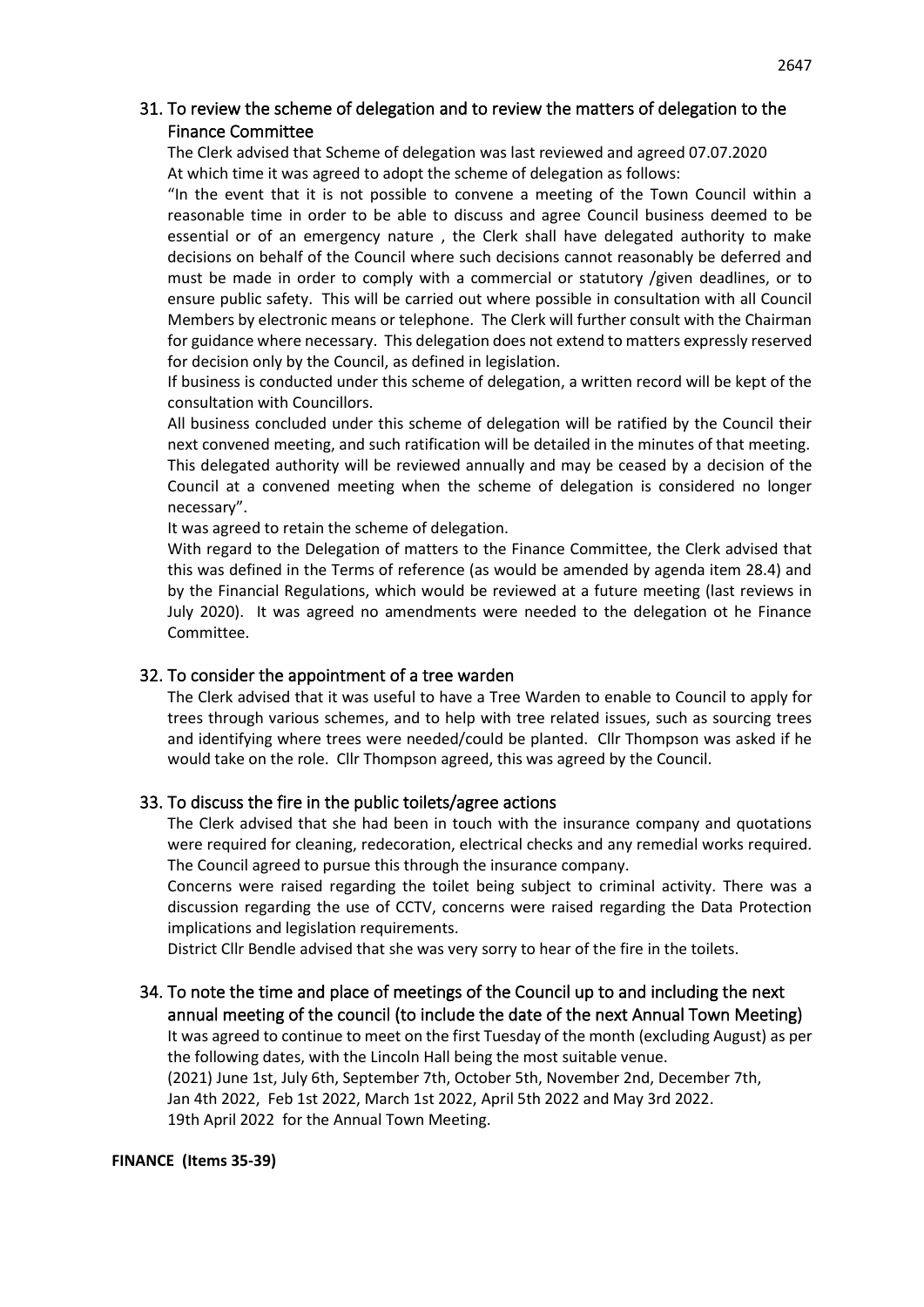# 35. Proposal to not request the annual rent from the Hingham Playing Field Association for financial year 2020/21

The Clerk suggested that although the annual rent was only £100, this would be an appropriate "good will gesture" due to the time the sports centre had remained closed during the Covid lockdowns. This was agreed by the Council.

# 36. To receive a Financial Report and confirmation of the Financial check (for financial year 2020/21)

The Clerk had prepared the end of year bank reconciliation, Budget Monitoring and Year end Accounts and forwarded this to all Cllrs prior to the meeting.

The Clerk advised that the Financial check was undertaken on Monday 26th April 2021 by Cllr Eldridge, Cllr Amey and the Clerk.

All income as recorded in the cashbook was checked against the bank statements, paying in book, receipt book, no financial anomalies were found.

A random selection of transactions (payments made) as recorded in the cash book, were checked for each month. Cross referencing the cash book to: cheque book, invoices, bank statements, minutes, no financial anomalies were found.

The year-end figures  $(f')$  amount in each account) as recorded in the cash book/bank reconciliation were crossed referenced with the bank statements, confirming that one cheque payment (£240.00) as made by the Council was still outstanding on 31/03/2021.

# 37. To agree and sign off the Year End Accounts (please see Appendix B)

The Clerk had prepared the end of year bank reconciliation, Budget Monitoring and Year end Accounts and forwarded this to all Cllrs prior to the meeting. It was proposed and agreed to accept the accounts. The Clerk will arrange for the account summary to be signed by the Chairman.

### 38. To receive South Norfolk Council notification of payment of the precept

The Clerk had emailed the remittance notice from South Norfolk Council that half of the precept (£38,500) to be paid on 28th April 2021.

### 39. Accounts for Payment (as below and any additional invoices received)

Copies of invoices were sent to all Cllr prior to the meeting. The accounts for payment were agreed as below (allowances agreed in agenda items 42 and 43). The Clerk will arrange for the cheques to be signed.

| <b>REF</b>     | <b>AMOUNT</b> | <b>PAYEE</b>           | <b>DETAILS</b>                   | VAT     |
|----------------|---------------|------------------------|----------------------------------|---------|
| 104166         | £883.13       | staff                  | WAGES (871.53)                   |         |
|                |               |                        | <b>CLEANING PRODUCTS (11.60)</b> |         |
| 104167         | £963.06       | staff                  | <b>WAGES</b>                     |         |
| <b>D DEBIT</b> | £64.66        | <b>NEST</b>            | <b>PENSION</b>                   |         |
| 104168         | £80.00        | <b>B FOREMAN</b>       | <b>WAGES ADMIN</b>               |         |
| 104169         | £240.00       | <b>COZENS (UK) LTD</b> | STREET LIGHT MAINTENANCE         | £40.00  |
| 104170         | £688.32       | E-ON                   | <b>STREET LIGHT ENERGY</b>       | £114.72 |
| 104171         | £140.00       | EDF                    | <b>TOILETS</b>                   | £6.67   |
| D/DEBIT        | £74.41        | <b>NORFOLK COPIERS</b> | <b>PRINTER RENTAL</b>            | £12.40  |
| 104172         | £312.00       | A DOE                  | <b>HOMEWORKING ALLOWANCE</b>     |         |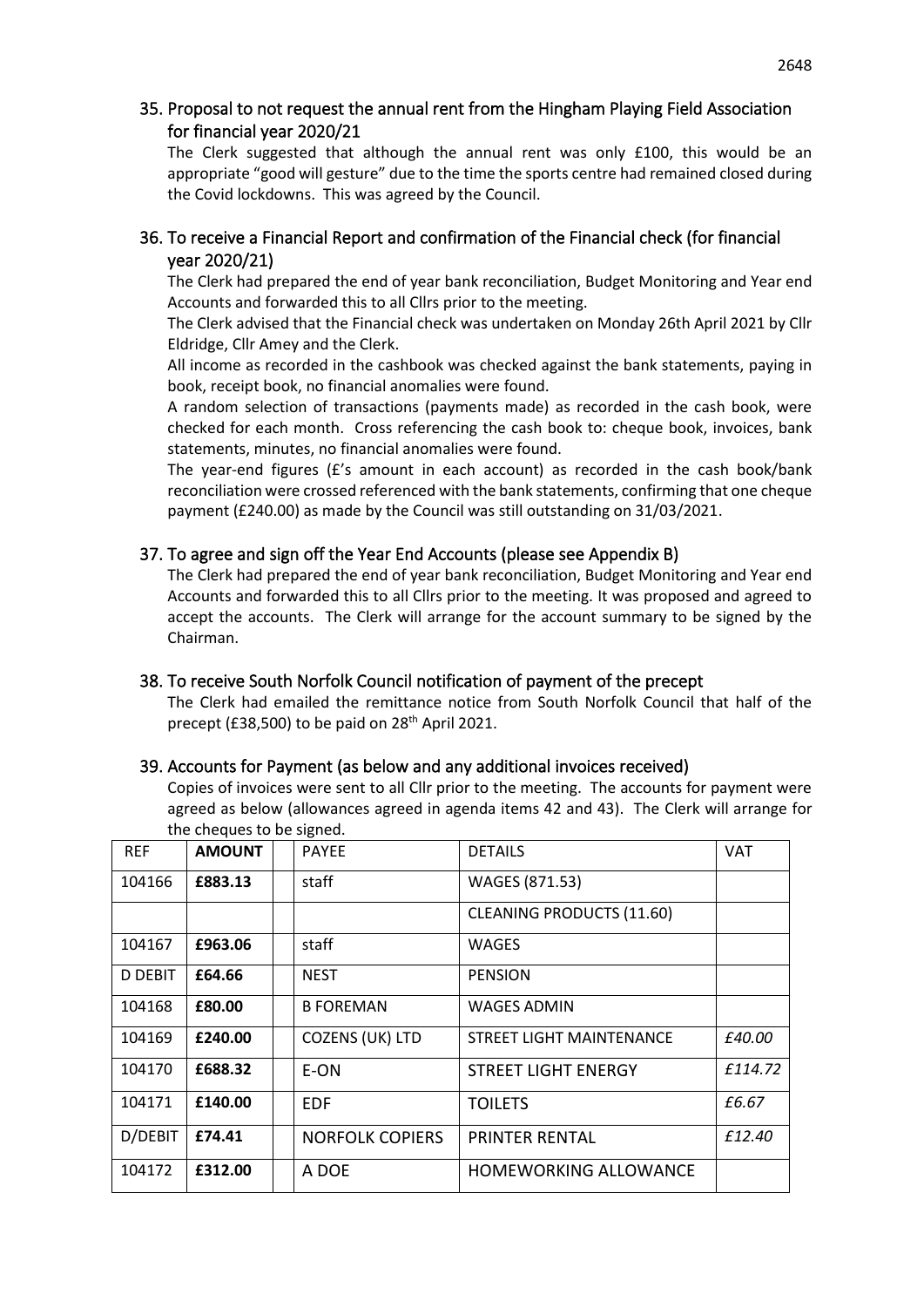| <b>REF</b>   | <b>AMOUNT</b> | <b>PAYEE</b> | <b>DETAILS</b>   | VAT     |
|--------------|---------------|--------------|------------------|---------|
| 104173       | l £374.00     | P ELDRIDGE   | CHAIRS ALLOWANCE |         |
| <b>TOTAL</b> | £3,819.58     |              | <b>TOTAL VAT</b> | £173.79 |

40. 'Exclusion of the Press and Public under the Public Bodies (Admission to Meetings) Act 1960 to discuss the following matters:'

District Cllr Bendle had left the meeting by this point and there were no other members of the public present.

### 41. To Consider and agree the Chairman's Allowance (2020/21)

The Chair apologised for not declaring an interest at the relevant part of the meeting, and declared an interest at this point, he then left the meeting for this agenda item.

The Clerk advised that the figure was set by South Norfolk Council, and no notification had been received that the figure had changed. It was agreed to pay the Chairman's Allowance.

# 42. To Consider and agree the Clerk's Homeworking Allowance (2020/21)

The Clerk advised that the amount that an employer could pay an employee to cover employee home working expenses had increased from April 2020 from £4 a week to £6 a week equal to £312 a year.

The Clerk left the meeting. The Council agreed to pay the Clerk the home working allowance as permitted by Government.

The meeting ended at 9.20pm

Signed……………………………………………………………… Chairman 01 June 2021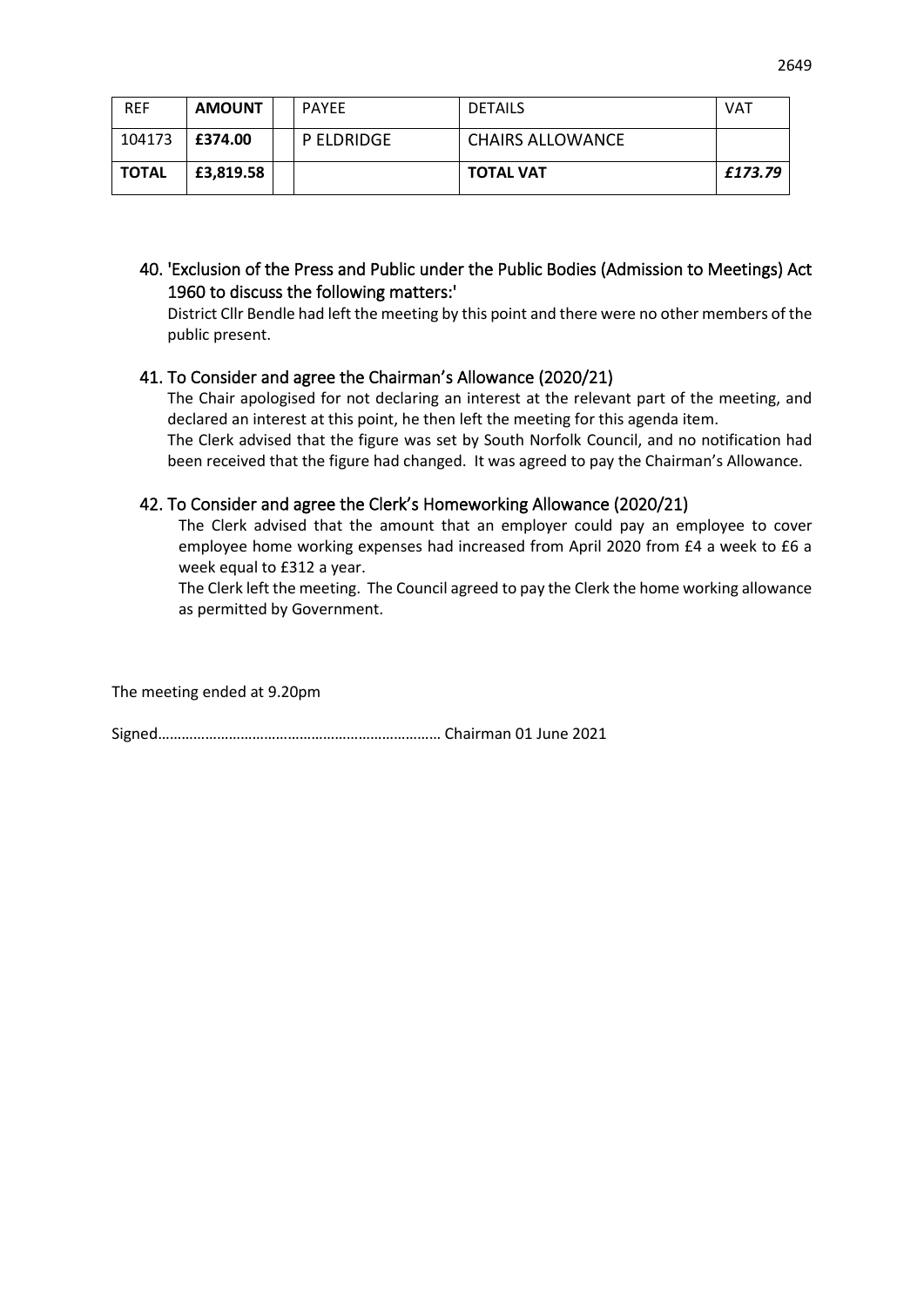# Appendix A

# Clerks Report for 04 May 2021

# **Matters Arising From the minutes of the meeting on 06 April 2021**

## **MIN Update**

- 8 The Neighbourhood Working Party has had their first meeting
- 23 The Clerk will arrange a suitable date for the skate park maintenance visit to take place

# **Other Updates/Outstanding Issues**

- The GNLP team have declined the invitation to visit Hingham to meet with representatives of Hingham Town Council and discuss the issues raised within the representation document.
- Tree Survey quotations for relevant work to be obtained
- Creation of a wildflower/bee friendly area in the cemetery plan to be drawn up on how to achieve this.
- Trees for planting (Fairland and Market Place permanent Christmas Trees) will be sourced in Jan 2022
- Notice boards for the toilets to be purchased
- Notice Boards both wooden notice boards are now becoming difficult to open and lock they become damp and condensated.
- The clerk advises considering the purchase of a new purpose built free standing notice board if there is a suitable location in the Market Place - a new notice board for the Fairland is also recommended
- Market Place Payphone A payphone has been installed the kiosk door has been repaired. BT have been asked to refurbish the kiosk – however there has been no response to this
- Church Clock –Site visits will be looked into post lockdown
- Skatepark repairs –. Joins in the tarmac to be filled .
- Parking "options" to be investigated and report to be written for a future meeting
- Installation of cycle racks to be arranged
- Street Lighting the contractor has been asked to undertake the renumbering of the footway lights – this is due to be undertaken soon.
- A condition report is awaited on all of the Council's footway lighting (priority can then be assessed depending on the condition/safety of the light columns, for obtaining quotations for changing lights to LED)
- With regards to possible solutions to replacing the Tally Alley light, the contractor suggested the use of illuminated bollards, ownership of the alleyway needs to be established.
- Lockable Bollard for the Fairland quotations to be obtained and discussed at a future meeting
- Communications Policy (including social media this is being worked upon )– Cllrs are reminded not to comment on public social media pages making reference to themselves as Councillors, in a way that could give inaccurate information or be misleading or misconstrued as the Council having discussed and agreed something, when this is not the case.
- Staff/Cllr communication/relationship protocol to be drafted
- Cemetery fees discretion policy The Clerk has been working on this as an overall Cemetery Fees Policy all points relevant to the fee structure including frequency and method of fees reviews This is to be finalised and bought back to a future Town Council meeting with a review of the cemetery fees
- Extension of Cemetery Driveway and turning circle The Clerk has spent some time in the cemetery looking at the area that would be required to extend the driveway – the area is very extensive – and the clerk is concerned about the application of such a large area of tarmac – (environmental and cost)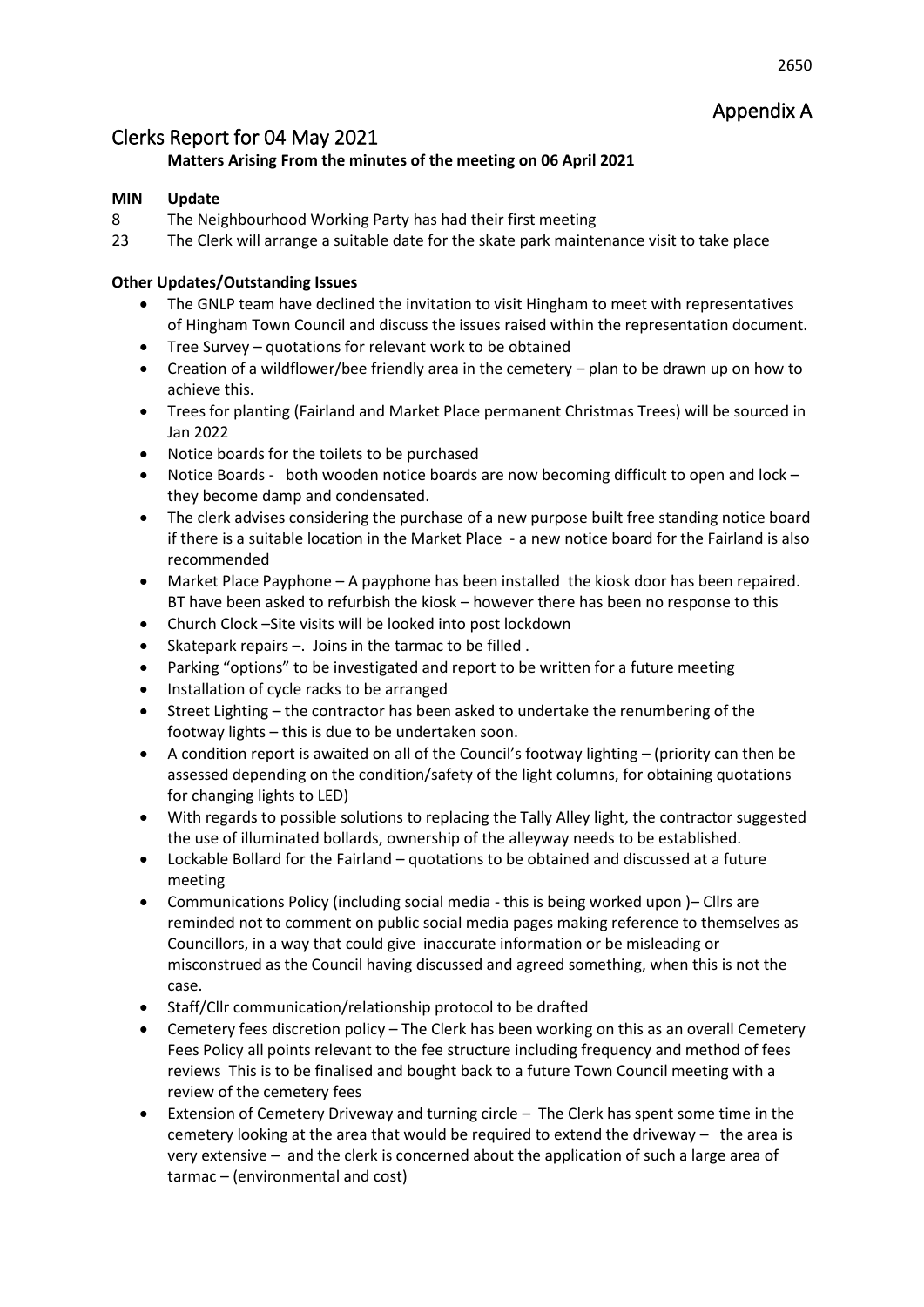- There may be other more appropriate solutions  $-$  including a shorter tarmac extension followed by "matting" under the grass surface (and possibly a tarmac path for better pedestrian/disability access), and leaving the existing grass as a driveway over the old cemetery area - advice is needed from a funeral director with regard to vehicles used. The use of the driveway (as in frequency) for funerals is minimal – therefore the grass should not become too worn from being driven on - this requires a lot of further thought to ensure the Council have a cost effective but long term solution for the future use of the cemetery .
- 2 steel liners for the Market Place bins to be ordered need to re measure the inside of the bin – (liners available at a reasonable price are a slightly different size to the existing ones (by mm's) - Have not yet found liners of the same size -
- "Please do not park on the grass" signs to be priced
- Commemorative Plaque for the Fairland Bus shelter To be ordered
- Report prepared 03 May 2021 does not include Matters Arising when the item is on the forthcoming meeting's agenda

Crime Figures – latest update March 2021

https://www.police.uk/pu/your-area/norfolk-constabulary/wymondham/?tab=CrimeMap on or near:

Lincoln Avenue - Public Order 5, anti social behaviour 3, violence and sexual offences 3 Ironside Way - violence and sexual offences 1

Norwich Rd - Public Order 1

Fleeters Hill - Public Order 1

Copper Lane – criminal damage and arson 1

Hardingham Street - anti social behaviour 1